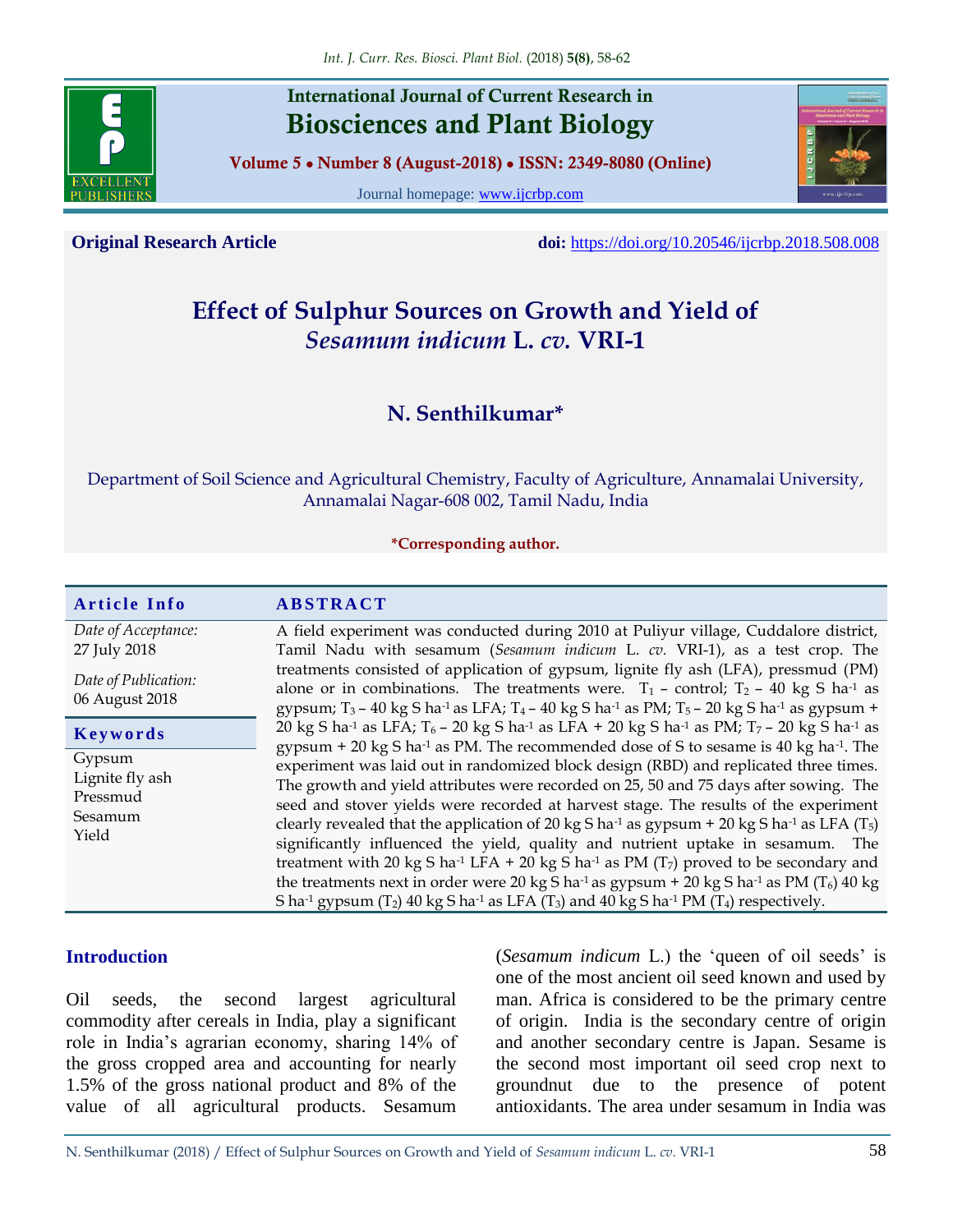2.01 million  $ha^{-1}$  with the production of 0.86 million tonnes having productivity of 304 kg  $ha^{-1}$ during 2009-2010 (Hegde and Sudhakarababu, 2011).

In Tamil Nadu, it is being cultivated an area of 1.04 lakh hectares with the production of 0.65 lakh tonnes year<sup>-1</sup> with average productivity of 589 kg ha<sup>-1</sup> (Krishnaprabu, 2006).

The deficiency of S is being reported from more than 70 countries all over world including India. Intensive cropping with high yielding varieties as a great endeavour for boosting food production and shift into the use of S free high analysis fertilizers along with depletion of S from soil because of nonreplenishment, are some of the important reasons for increasing S deficiencies in the soils (Kalpana, 2005).

Sulphur is the best known for its role in the formation of amino acid, synthesis of proteins, vitamins and chlorophyll and improving the oil content. Its deficiency in Indian soils and crops are widespread and still increasing. Hence, it becomes obligatory to take care of the S needs of oil seeds through external addition of S (Maragatham et al*.,*  2006).

In India, approximately 260 million tonnes of coal is consumed per annum by 82 utility thermal power plants (TPPs). In India (2003-04), it constituent nearly 70% of the total power generation, which in turn, produced 112 million tonnes of fly ash per annum. The annual generation of fly ash is projected to exceed 175 million tonnes per annum by 2012 (considering the plants to double the powder generation over next 10 years). This large volume of fly ash occupied large area of land and poses threat to environment. As such, there is an urgent and imperative need to adapt technologies for gainful utilization and safe management of fly ashes on sustainable basis. Next, the input cost incurred to gingely crop towards the mineral nutrition is very high. So, we have to think of cheaper and easily available carrier materials such as lignite fly ash, gypsum and pressmud.

In India, vast potentials of more than 2.8 million tonnes of pressmud cake is available (PM) (Ramalingaswamy et al*.,* 1996). Pressmud is an important by product of the sugar industry contains considerable amount of calcium, organic matter and phosphorus along with nitrogen, potassium and minor nutrients in varying quantities (Muthuraju et al*.,* 2005). The composition of pressmud varies depending in the maturity of cane milling percentage and method of clarification employed. It has generally been used as soil conditioner, soil amelioration and source of nutrients for crop growth. Pressmud being a good source of plant nutrients is reported to have 2.4% N, 1.47% P and 3.1% of K under sulphitation process. So it can also be used as the source of nutrient in combination with inorganic fertilizers.

The chemical fertilizers especially sulphur fertilizers are imported from other countries and thereby, fertilizer cost in very high. In view of cost escalation of inorganic fertilizers there is a need to utilize organic wastes and industrial wastes. In a tropical country like India, addition of organic wastes, crop residues and industrial wastes to soil is crucial for maintaining the soil fertility and successful crop production. In view of the above facts, the present investigation was undertaken by carrying out a field experiment.

#### **Materials and methods**

The effect of gypsum, lignite fly ash and pressmud as sources of sulphur, growth and yield attributes and yield of *Sesamum indicum* L. *cv.* VRI-1. A field experiment was carried out at farmers holding in Puliyur village, Cuddalore district, Tamil Nadu. The treatments consisted of application of gypsum, lignite fly ash (LFA), pressmud (PM) alone or in combinations. The treatments were.  $T_1$  – control;  $T_2$  – 40 kg S ha<sup>-1</sup> as gypsum;  $T_3$  – 40 kg S ha<sup>-1</sup> as LFA;  $T_4 - 40$  kg S ha<sup>-1</sup> as PM;  $T_5 - 20$  kg S ha<sup>-1</sup> as gypsum + 20 kg S ha<sup>-1</sup> as LFA;  $T_6$  – 20 kg S ha<sup>-1</sup> as LFA + 20 kg S ha<sup>-1</sup> as PM;  $T_7$  – 20 kg S ha<sup>-1</sup> as gypsum + 20 kg S ha<sup>-1</sup> as PM. The recommended dose of S to sesamum is  $40 \text{ kg}$  ha<sup>-1</sup>. The experiment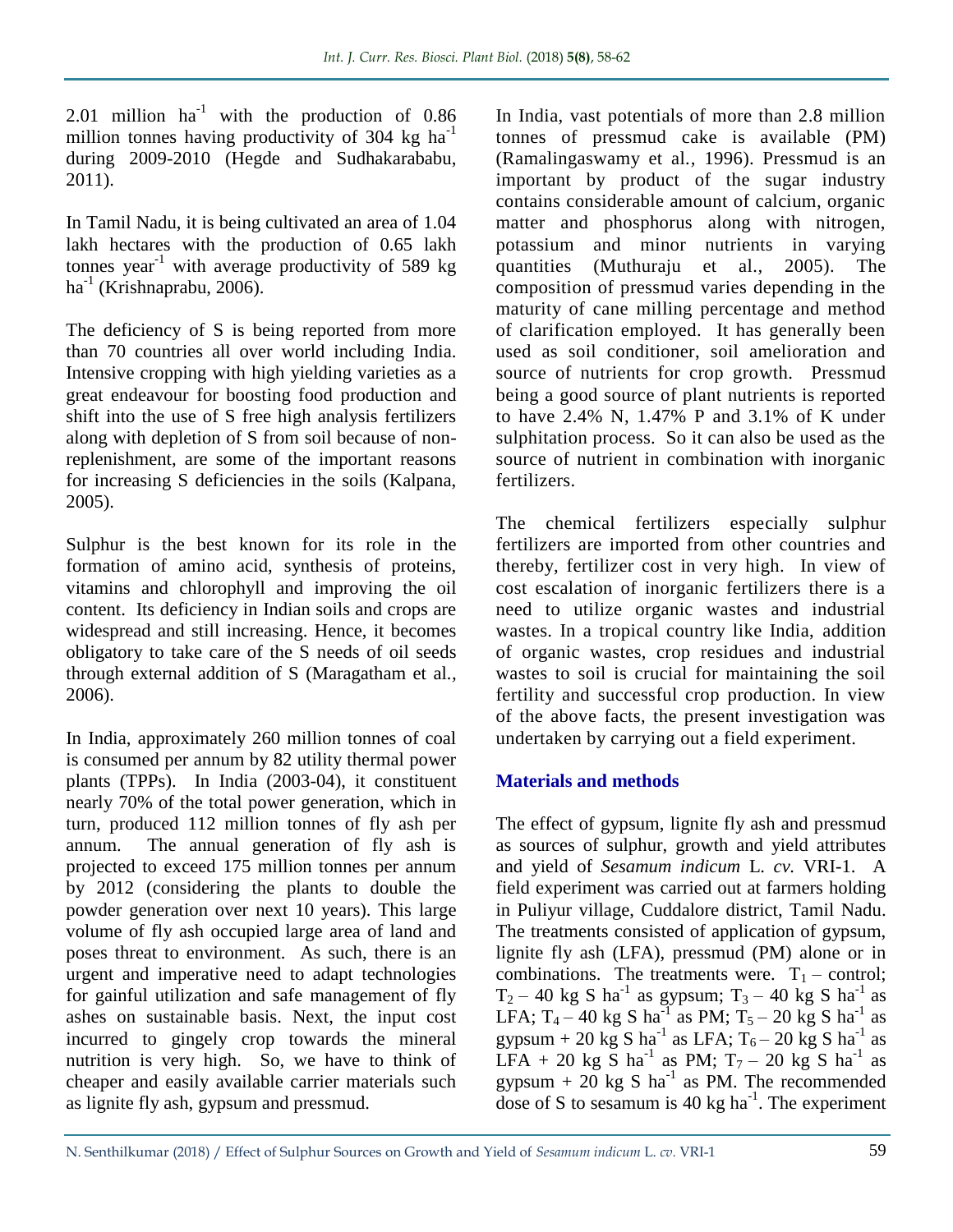was laid out in randomized block design (RBD) and replicated three times. The growth and yield attributes were recorded on 25, 50 and 75 days after sowing. The seed and stover yields were recorded at harvest stage.

The soil of Puliyur village was found to contain 63.25, 24.20 and 12.50% sand, clay and silt respectively and come under the textural class sandy clay loam. The bulk density, particle density, pore space, pH, electrical conductivity and cation exchange capacity of the soil were 1.57, 2.22 mg m<sup>-</sup>  $3, 29.20\%$  and 6.40, 0.156 dS m<sup>-1</sup> and 6.50 C mol  $(p^+)$  kg<sup>-1</sup> respectively. The organic carbon content of soil was  $0.198$  g kg<sup>-1</sup>. The available N, P and K content of soil was 190.6, 14.2 and 110.3 kg ha<sup>-1</sup> respectively. The available sulphur content was  $8.25 \text{ mg} \text{ kg}^{-1}$ . The exchangeable calcium, magnesium and potassium content were 2.36, 1.56,  $0.25$  C mol  $(p^+)$  kg<sup>-1</sup> by respectively.

#### **Results and discussion**

#### **Growth of** *Sesamum indicum* **L.** *cv.* **VRI-1**

Among the different treatments tried, application of 20 kg S ha<sup>-1</sup> gypsum + 20 kg S ha<sup>-1</sup> as LFA(T<sub>5</sub>) through gypsum recorded the maximum plant height and number of branches and this was found to be followed by 20 kg S ha<sup>-1</sup> as LFA + 20 kg S ha<sup>-1</sup> <sup>1</sup> as PM (T<sub>7</sub>) and 20 kg S ha<sup>-1</sup> as gypsum + 20 kg S ha<sup>-1</sup> as pressmud  $(T_6)$  might be the optimum dose to the next higher dose of 40 kg S ha<sup>-1</sup> as gypsum  $(T_2)$  to sesamum (Table 1). This increase in plant height with gypsum might be attributed to supply of sulphur in move readily available form and which in turn powered way for better uptake of sulphur. This ultimately leads to increment in plant height (Vishwakarma et al*.*, 1998). The increased plant height with LFA might be due to improvement in availability of most of the nutrients along with S by imparting a favourable environment in soil which helped the elements to be moved in the available form. This might have influenced to root formation and increased the plant height. Similar results were reported by Kuchanwar et al*.* (1997).

#### **Yield of** *Sesamum indicum* **L.** *cv.* **VRI-1**

Application of gypsum and lignite fly ash significantly increased the seed and stover yield of sesamum. Among the different treatments tried, the application of 20 kg S ha<sup>-1</sup> gypsum + 20 kg S ha<sup>-1</sup> LFA recorded the maximum seed and stover yield of sesamum (Table 2). The response to gypsum and LFA might be ascribed to adequate supply of S and Ca nutrients that could have resulted in higher production of photosynthates and their translocation to sink. This might have increased the resulted into higher seed and stover yield. Similar trend of results were obtained by Muzaffer Sofi et al*.* (2004) and Poonkodi and Kalpana (2004), Nageshwar et al*.* (1995) reported that application of sulphur @ 10  $kg$  ha<sup>-1</sup> through elemental sulphur resulted in significantly higher oil yields in sesame. Similar results were reported by Jadav et al*.* (2010).

|  |  |  |  |  | Table 1. Effect of gypsum, lignite fly ash and pressmud on plant height in Sesamum indicum L. cv. VRI-1. |
|--|--|--|--|--|----------------------------------------------------------------------------------------------------------|
|--|--|--|--|--|----------------------------------------------------------------------------------------------------------|

| <b>Treatment details</b>                                                     | <b>Plant height (cm)</b> |               |               |  |
|------------------------------------------------------------------------------|--------------------------|---------------|---------------|--|
|                                                                              | <b>25 DAS</b>            | <b>50 DAS</b> | <b>75 DAS</b> |  |
| $T_1$ – Control                                                              | 29.48                    | 88.40         | 90.46         |  |
| $T_2 - 40$ kg S ha <sup>-1</sup> as gypsum                                   | 36.80                    | 102.43        | 105.23        |  |
| $T_3 - 40 \text{ kg S} \text{ ha}^{-1}$ as LFA                               | 34.60                    | 98.46         | 100.46        |  |
| $T_4 - 40 \text{ kg S} \text{ ha}^{-1}$ as pressmud                          | 31.96                    | 94.50         | 96.43         |  |
| $T_5 - 20$ kg S ha <sup>-1</sup> as gypsum + 20 kg S ha <sup>-1</sup> as LFA | 42.73                    | 114.36        | 120.63        |  |
| $T_6 - 20$ kg S ha <sup>-1</sup> as gypsum + 20 kg S ha <sup>-1</sup> as PM  | 38.93                    | 106.43        | 110.43        |  |
| $T_7 - 20$ kg S ha <sup>-1</sup> as LFA + 20 kg S ha <sup>-1</sup> PM        | 40.23                    | 110.43        | 115.60        |  |
| S.Ed.                                                                        | 0.41                     | 0.83          | 1.59          |  |
| $CD (p = 0.05)$                                                              | 0.91                     | 1.85          | 3.46          |  |

N. Senthilkumar (2018) / Effect of Sulphur Sources on Growth and Yield of *Sesamum indicum* L. *cv.* VRI-1 60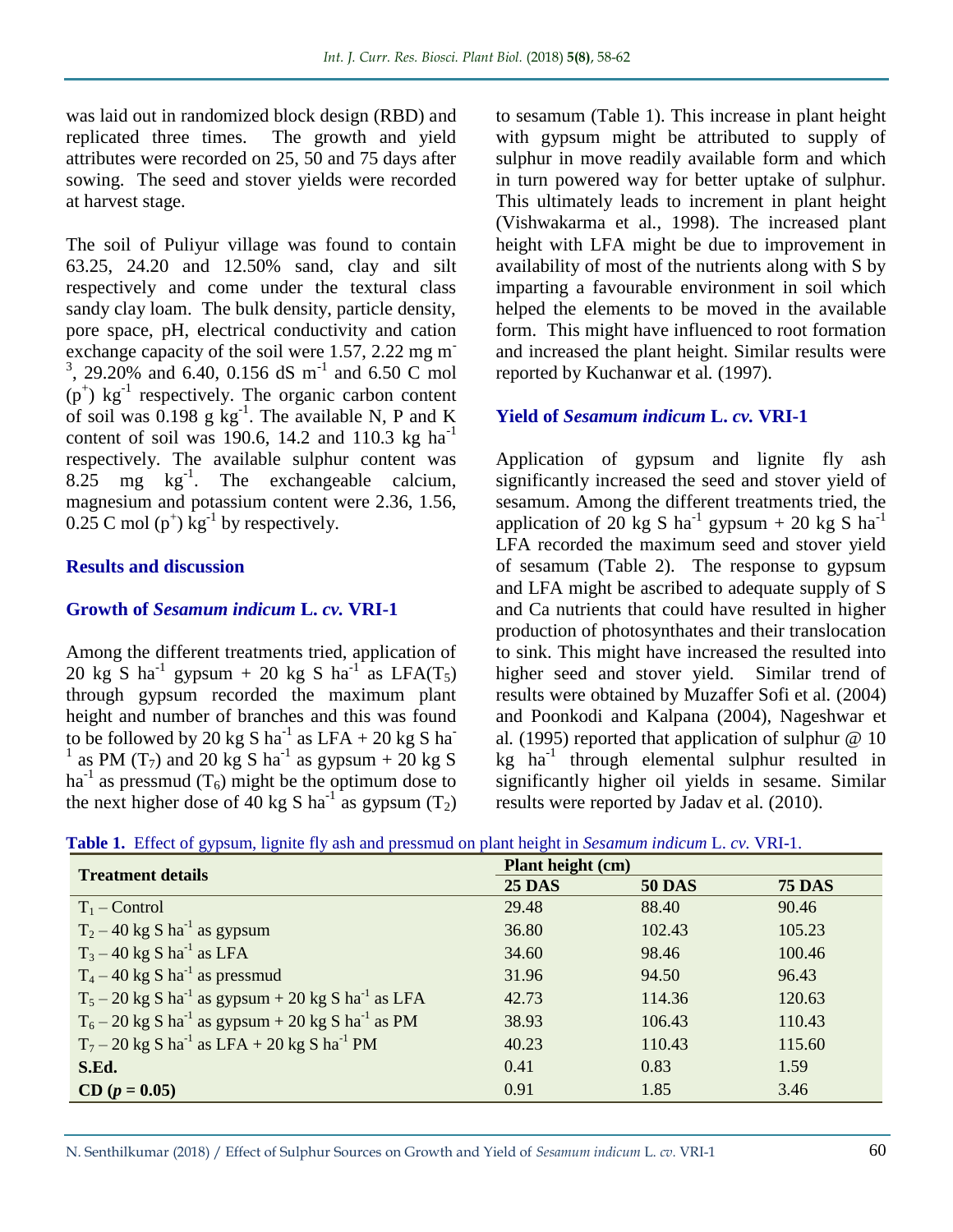| <b>Treatment details</b>                                                     | Seed yield $(kg ha-1)$ | Stover yield $(kg ha-1)$ |
|------------------------------------------------------------------------------|------------------------|--------------------------|
| $T_1$ – Control                                                              | 385.60                 | 751.92                   |
| $T_2 - 40$ kg S ha <sup>-1</sup> as gypsum                                   | 551.53                 | 1064.45                  |
| $T_3 - 40$ kg S ha <sup>-1</sup> as LFA                                      | 473.50                 | 918.59                   |
| $T_4 - 40$ kg S ha <sup>-1</sup> as pressmud                                 | 410.33                 | 792.07                   |
| $T_5 - 20$ kg S ha <sup>-1</sup> as gypsum + 20 kg S ha <sup>-1</sup> as LFA | 780.66                 | 1522.28                  |
| $T_6 - 20$ kg S ha <sup>-1</sup> as gypsum + 20 kg S ha <sup>-1</sup> as PM  | 615.63                 | 1194.32                  |
| $T_7 - 20$ kg S ha <sup>-1</sup> as LFA + 20 kg S ha <sup>-1</sup> PM        | 673.33                 | 1299.52                  |
| S.Ed.                                                                        | 8.71                   | 18.13                    |
| $CD (p = 0.05)$                                                              | 18.98                  | 39.50                    |

**Table 2.** Effect of gypsum, lignite fly ash and pressmud on seed yield and stover yield of *Sesamum indicum* L. *cv*. VRI-1.

#### **Conclusion**

Based on the results of the field experiment, it is concluded that among the different treatments tried, application of 20 kg  $\overline{S}$  ha<sup>-1</sup> as gypsum + 20 kg  $\overline{S}$  ha<sup>-1</sup> 1 as LFA was superior in the performance of growth, yield attributes, yield and quality of sesamum.

The present study established the potentiality of lignite fly ash (an industrial waste, generated by the Neyveli Lignite Corporation, Ltd., Neyveli) as a source of sulphur for oil seed crops. Gypsum, lignite fly ash and pressmud can be combined and used as a source of sulphur to S deficient soils. The merits of both the sources of sulphur namely the former alkaline and the latter acidic in reaction are exploited for the advantage of preventing solid waste pollution.

#### **Conflict of interest statement**

Author declares that there is no conflict of interest.

### **References**

- Hegde, D.M., Sudhkara Babu, S.N., 2011. Nutrient management strategies for oil seed crops under Rainfed condition. Indian J. Fert. 7, 30-46.
- Jadav, D. P., Padmani, D. R., Parmar, K. B., Babaria, N.B., 2010. Interaction effect of sulphur and potassium on yield and nutrients uptake by sesame. Asian J. Sci. 5, 144-147.
- Kalpana, N.S., 2005. Influence of gypsum and lignite fly ash as sources of sulphur on the nutrient uptake and yield of sunflower. M.Sc. (Ag.) Thesis, Dept. of Soil Sci., Annamalai Univ., Annamalainagar.
- Krishnaprabu, S., 2006. Agronomic strategies for yield maximization of sesame in rice fallow. Ph.D. Thesis, Department of Agronomy, Annamalai Univ., Annamalainagar.
- Kuchanwar, O.D., Matte, D.B., Kene, 1997. Evaluation of graded does of fly ash and fertilizer on nutrient content and uptake of groundnut grown on vertisol. J. Soils Crops*.* 7, 1-3.
- Maragatham, S., Govinthaswamy, M., Aruna Geetha, S., 2006. Influence of sulphur fertilization on seed and oil yield and sulphur uptake in sesame. Adv. Plant Sci. 19, 109-112.
- Muthuraju, M., Ravi M.V., Siddaramappa, R., 2005. Enriched pressmud as source of nutrients and organic matter. Mysore J. Agric. Sci. 39, 134-137.
- Muzaffer Sofi, A., Agarwal, S.B., Anoop Singh, 2004. Response of sunflower (*Helianthus annus*  L.) to different levels of nitrogen and sulphur fertilization. Plant Arch. 4, 275-279.
- Nageshwar Lal., Sarawgi, S.K., Tripathi, R.S., Bhambi, M.C., 1995. Effect of nitrogen, potassium and sulphur on seed yield, nutrient uptake, quality and economics of summer sesame (*Sesamum indicum*). Ind. J. Agron. 40, 33-335.
- Poonkodi, P., Kalpana, N.S., 2004. Effect of lignite